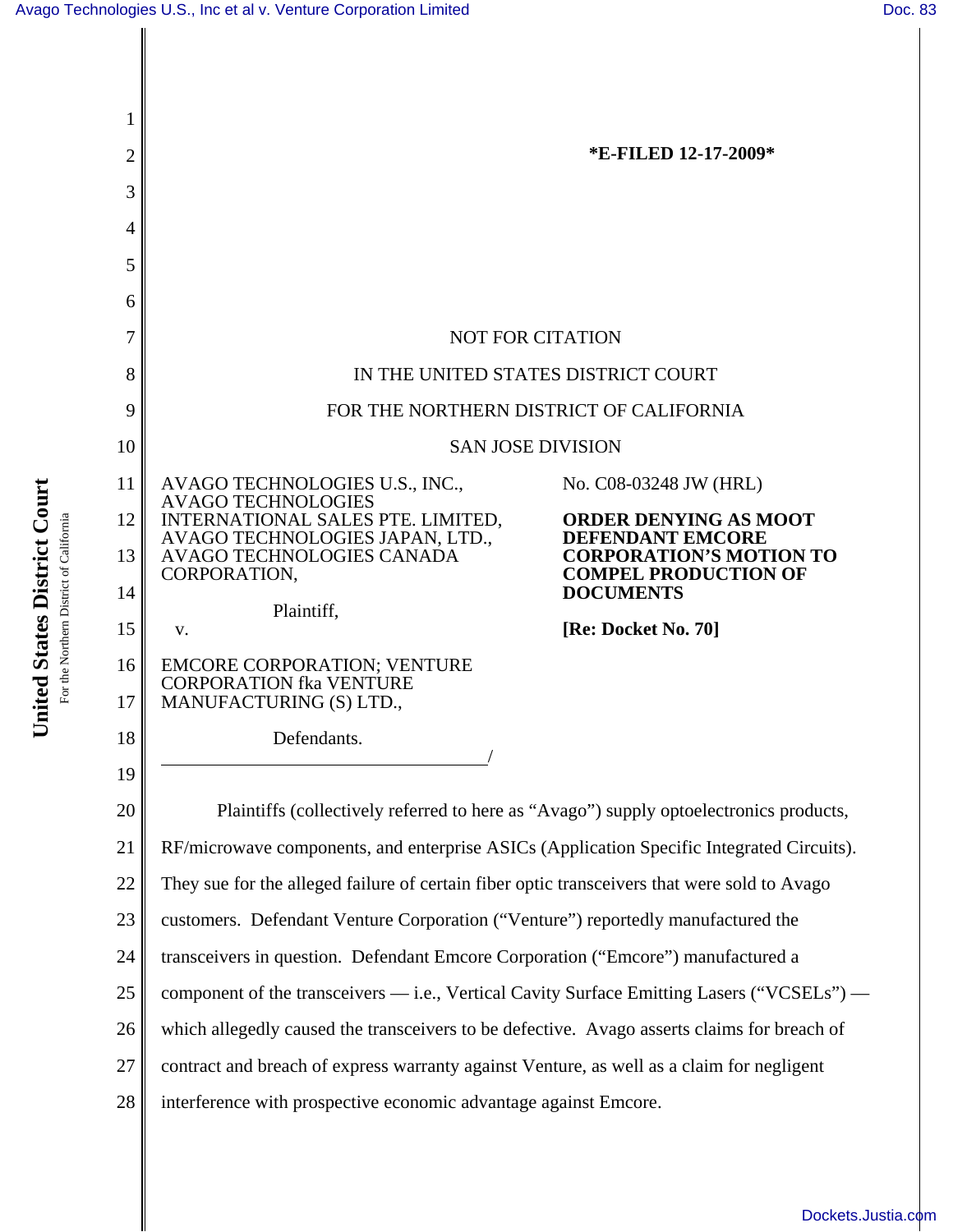1

2

3

4

5

6

7

8

9

10

11

12

13

22

23

24

25

26

Emcore moves to compel plaintiffs to produce documents responsive to Emcore's first set of requests for production. Plaintiffs oppose the motion. Upon consideration of the moving and responding papers, as well as the arguments of counsel, this court denies the motion as moot.

The discovery requests at issue essentially seek documents relating to plaintiffs' allegations. On the instant motion, there was no dispute *whether* documents would be produced. The parties disagreed only as to *when* the production should happen. Emcore felt that it had been reasonable in extending production deadlines and that plaintiffs had more than enough time to gather and produce documents. Plaintiffs stated that they were in the midst of processing hundreds of thousands of pages of documents gathered from around the globe — an effort that reportedly included digitally converting documents for the parties' agreed-upon method of electronic discovery. In their view, Emcore was demanding production by unreasonable and arbitrary deadlines.

14 15 16 17 18 19 20 21 In any event, at the motion hearing, plaintiffs argued that the instant motion is now moot because they have produced all responsive, non-privileged documents, as well as a privilege log of documents that have been withheld. Based on plaintiffs' counsel's representations, it appears that plaintiffs have produced all responsive, non-privileged documents located after diligent inquiry and reasonable search as to the requests at issue. Nonetheless, insofar as plaintiffs say they are willing to provide defendants with a written statement to that effect, and to the extent it has not already been done, they shall do so no later than 10 days from the entry of this order. Defendants' motion is otherwise deemed moot.<sup>1</sup>

Plaintiffs' request for payment of their attorney's fees incurred in connection with the

<sup>27</sup> 28 At oral argument, Emcore alluded to concerns about the state of plaintiffs' document production, which Emcore says is a "mass jumble." Plaintiffs heartily disagree with Emcore's characterizations. This court does not address these issues here because they are not the subject of the instant motion, and the parties indicated that they are continuing to meet-and-confer on these matters.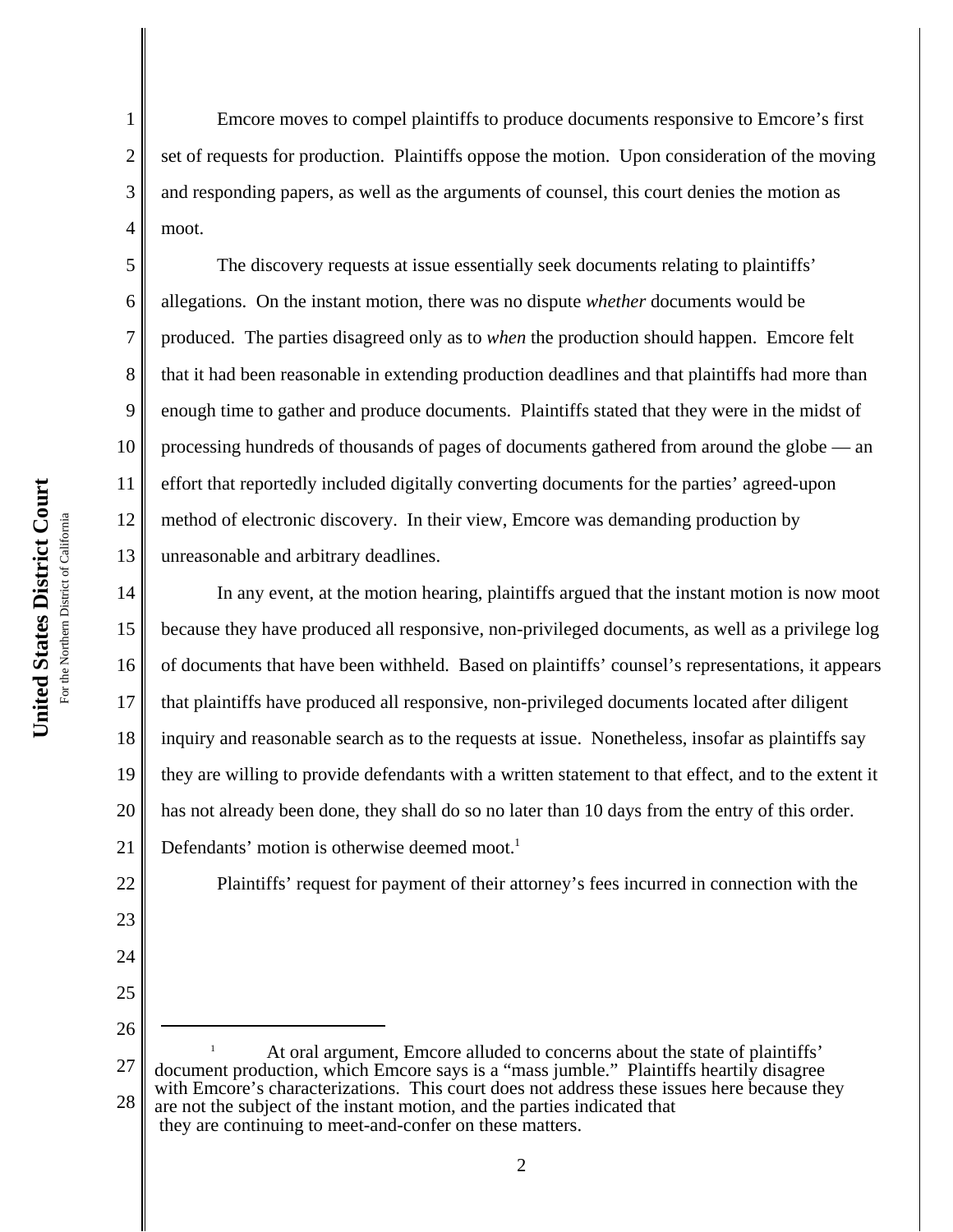| $\mathbf 1$    | instant motion is denied. |                   |                           |
|----------------|---------------------------|-------------------|---------------------------|
| $\overline{c}$ | SO ORDERED.               |                   |                           |
| $\mathfrak{Z}$ | Dated:                    | December 17, 2009 |                           |
| $\overline{4}$ |                           |                   |                           |
| 5              |                           |                   | HO WARD R LLOTD THE JUDGE |
| 6              |                           |                   |                           |
| $\overline{7}$ |                           |                   |                           |
| $8\,$          |                           |                   |                           |
| 9              |                           |                   |                           |
| $10\,$         |                           |                   |                           |
| $11\,$         |                           |                   |                           |
| $12\,$         |                           |                   |                           |
| $13\,$         |                           |                   |                           |
| $14\,$         |                           |                   |                           |
| $15\,$         |                           |                   |                           |
| $16\,$         |                           |                   |                           |
| $17\,$         |                           |                   |                           |
| $18\,$         |                           |                   |                           |
| 19             |                           |                   |                           |
| 20             |                           |                   |                           |
| 21             |                           |                   |                           |
| 22             |                           |                   |                           |
| 23             |                           |                   |                           |
| 24             |                           |                   |                           |
| 25             |                           |                   |                           |
| 26             |                           |                   |                           |
| 27             |                           |                   |                           |
| 28             |                           |                   |                           |
|                |                           |                   |                           |